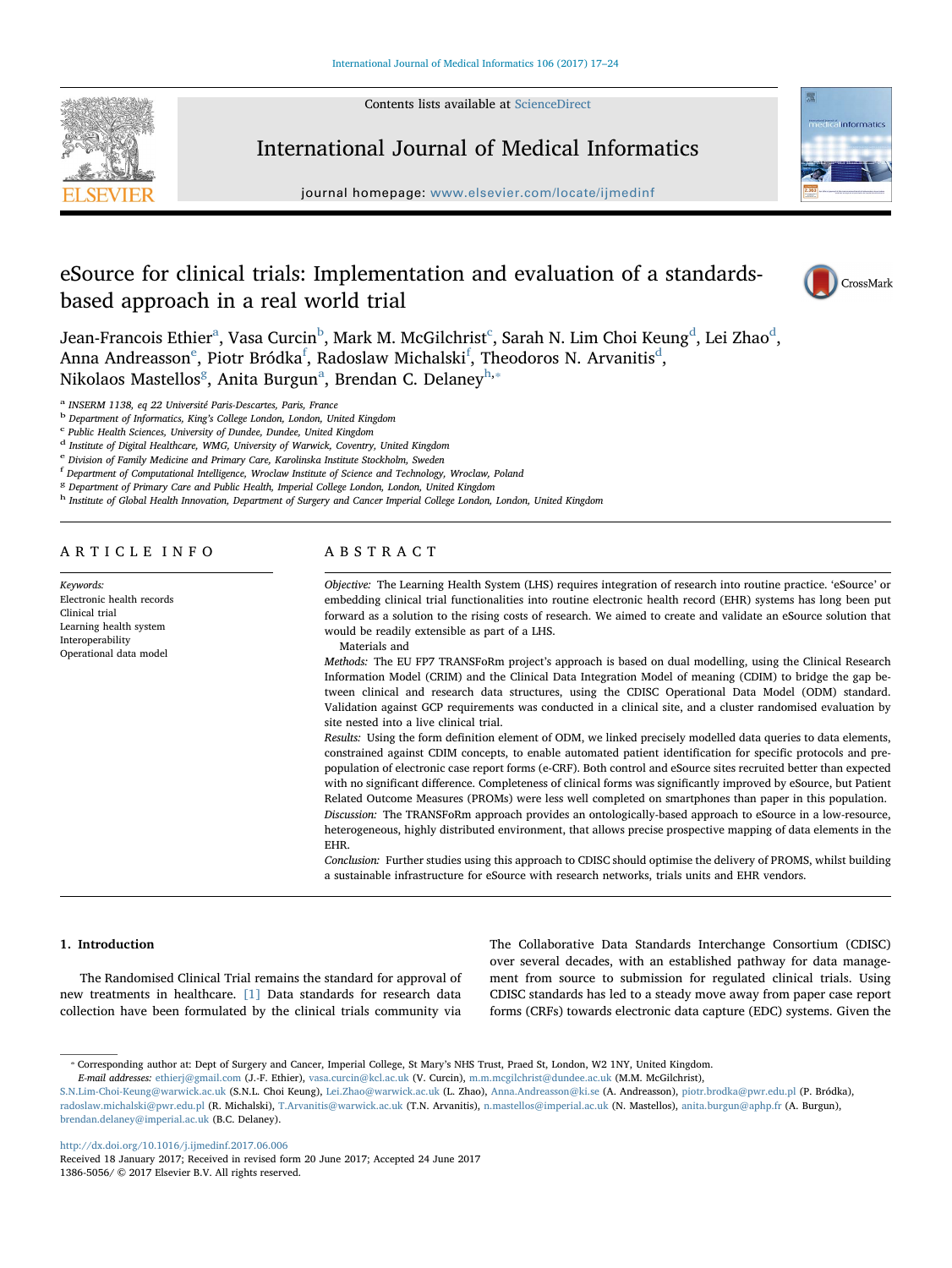rapid expansion of the use of electronic health record (EHR) systems in clinical settings, it has been proposed that EHRs could be the primary point of data entry for a clinical trial. However, direct collection of data into digital form, referred to as eSource, can only be achieved if the EHR is able to support research quality data collection [\[2\]](#page-7-1). Good Clinical Practice (GCP) principles need to be adopted to ensure that the requisite standards are in place for eSource, while changes are made to the data collection process and governing regulations to fit in with this electronic context [\[3\]](#page-7-2). Moving towards eSource, the Integrating the Healthcare Enterprise (IHE) collaboration ([www.ihe.org](http://www.ihe.org)[\)\[4\]](#page-7-3) has developed a set of profiles including the Retrieve Form for Data Capture (RFD) and Retrieve Process for Execution (RPE), specifying forms and workflow respectively. Several proof-of-concept studies using IHE profiles have been completed.[5]These include STARBRITE, a single site proof of concept implementation within a clinical trial in heart failure patients, that took place nine years ago, without further progress in the field [\[6\]](#page-7-4). Complementary to these have been the efforts of the i2b2 community ([www.i2b2.org](http://www.i2b2.org)) that has been utilising RedCap software ([www.project-redcap.org](http://www.project-redcap.org)) to design study forms and collect data directly into i2b2 data warehouses, rather than the EHR [\[7\]](#page-7-5).

Within the academic and pharmaceutical trials world there has been a move to 'real world' clinical trials (also known as 'pragmatic' clinical trials) as a means of gathering more representative data, at lower cost, on the likely effectiveness of treatments, to satisfy increased regulatory requirements in this area [\[8\].](#page-7-6) Real World clinical trials have simple inclusion and exclusion criteria, are conducted in clinical settings where the treatment will be used, using 'current standard care' rather than placebo as a comparator, and have outcomes collected as a combination of routine clinical contacts and Patient Reported Outcome Measures (PROMs). [\[9\]](#page-7-7) These outcomes are often used as the basis for an economic analysis. The results of such studies are likely to be closer to the 'in practice' clinical effectiveness and impact of a treatment than the efficacy determined by a typical phase III study against placebo in highly selected subjects. Real world trials are subject to the same effects of co-morbidity, heterogeneity and lack of blinding that accompanies real world use of a treatment. As real world trials take place in routine clinical settings, a compelling case can be made for eSource, using the existing EHR to support the study [\[10\].](#page-7-8) It has been proposed that embedding research into routine EHR systems, could automate a substantial part of the trial's screening process [\[11\]](#page-7-9). Eligibility criteria can be partially tested against EHR patient data and electronic case report forms (eCRFs) can be pre-filled with data present in the EHR, in order to minimise unnecessary manual entry. In addition, clinical data collected within a trial should be made available in the EHR, in order to enhance routine clinical care and safety monitoring [\[12,13\]](#page-7-10).

Real world trials have not yet progressed to using eSource by default, still requiring a large investment in data collection and validation [\[9\].](#page-7-7) Closing this step would go a long way to providing an end-to-end 'research and learning' continuum for a Learning Health System (LHS), where research and knowledge translation are routinely transacted via ICT systems. Use of robust data standards, such as the CDISC suite, when interacting with EHRs, are essential to the operation of the LHS in order to overcome the 'silo of excellence' culture prominent in healthcare research, and lower the barrier to entry for traditional clinical environments [\[14\]](#page-7-11). In this paper, we describe an approach to embedding clinical trial functionality within EHR systems, enabling the prepopulation of eCRFs directly from the EHRs, and the potential of recording of CRF data, collected during research, within the EHR system. This paper describes the methods we adopted to create semantically enriched and model-based extensions to existing standards, how we implemented these in live EHR systems, and how we validated and then evaluated the technical functionality of the approach in a live clinical trial as part of a large European research programme.

#### 1.1. The TRANSFoRm infrastructure

The European FP7 TRANSFoRm project aimed at developing an infrastructure for a Learning Health System in European Primary Care ([www.transformproject.eu](http://www.transformproject.eu)) [\[15\],](#page-7-12) a major workstream of which was directed at developing eSource connectivity for randomised controlled trials (RCT). Primary Care represents the ultimate low-resource, heterogeneous, highly distributed environment, especially when the multilanguage, multi-health system dimensions of Europe are added.

Under the IHE approach, only single EHR systems have been used to deploy standard forms, pre-populated with limited EHR data. In each case, the study data collection requires the use, or at least conformance, to a minimum set of data elements defined in CDASH (Clinical Data Acquisition Standards Harmonization) [\[16\],](#page-7-13) and the EHR system needs to be capable of collecting and managing the CRFs, possibly with custom extensions. This approach requires a large academic centre for conducting trials, with support for a complex IT infrastructure, and the close participation of EHR vendors. TRANSFoRm, on the other hand, had to consider the requirements of multi-site, multi-system data collection with a low resource overhead, such that the LHS can encompass a range of healthcare system at various levels of IT maturity, not just large academic centres. Therefore, what is required is a readily extensible framework, enabling researchers to define clinical data elements to research standards like CDISC and to semantically align them to native EHR data. TRANSFoRm has taken an approach of using existing CDISC standards, but referencing a core data model, expressed as an ontology, to provide a flexible and more streamlined approach. The requirements established for TRANSFoRm are shown in [Table 1](#page-1-0).

### 2. Material and methods

### 2.1. General approach

TRANSFoRm took a unified approach to workflow and data integration for the entire project, described previously [\[15\].](#page-7-12) The requirements and workflow of the research process are first expressed using the Clinical Research Information Model (CRIM) [\[17\]](#page-7-14), a domainspecific implementation of CDISC's Biomedical Research Integrated Domain Group (BRIDG) [\[18\].](#page-7-15) It is, for example, the role of CRIM to

### <span id="page-1-0"></span>Table 1

Requirements for embedding RCTs in an EHR as part of a LHS.

1. Prevalent and incident case identification from live EHR systems in primary care

- 3. Pre-population of CRFs displayed within the EHR user interface
- 4. Data capture in EHR fulfilling the eSource requirements of GCP (noting that if blinded, treatment allocation must remain concealed). These include data provenance and validation of data capture and transfer accuracy.
- 5. Patient Related Outcome Measure data captured electronically and stored in the EHR for Safety monitoring
- 6. Data provenance − towards compliance with 21 CFR Part 11 and European regulation
- 7. Full evaluation in 5 EU member states and in the context of a real world RCT Technical requirements:
- 8. To use ontologies to maintain models of meaning for the LHS, terms being bound to clinical concepts
- 9. To use CDISC foundational standards including the Operational Data Model and (ODM), and the Study Data Model (SDM)
- 10. To enable connection to multiple country, multiple language, multiple vendor systems with minimal vendor input
- Vendor requirements:
- 11. Standard Terminology used in EHR
- 12. Sample EHR data set available for testing
- 13. Represent local database metadata as a model (DSM) and map to TRANSFoRm Clinical Data Integration Model (ontology)
- 14. Availability of an Application Programming Interface (API) and a demo installation for testing (or the vendor builds the DNC functionality into their system)

Clinical study requirements:

<sup>2.</sup> Real time alerting when a case is identified via EHR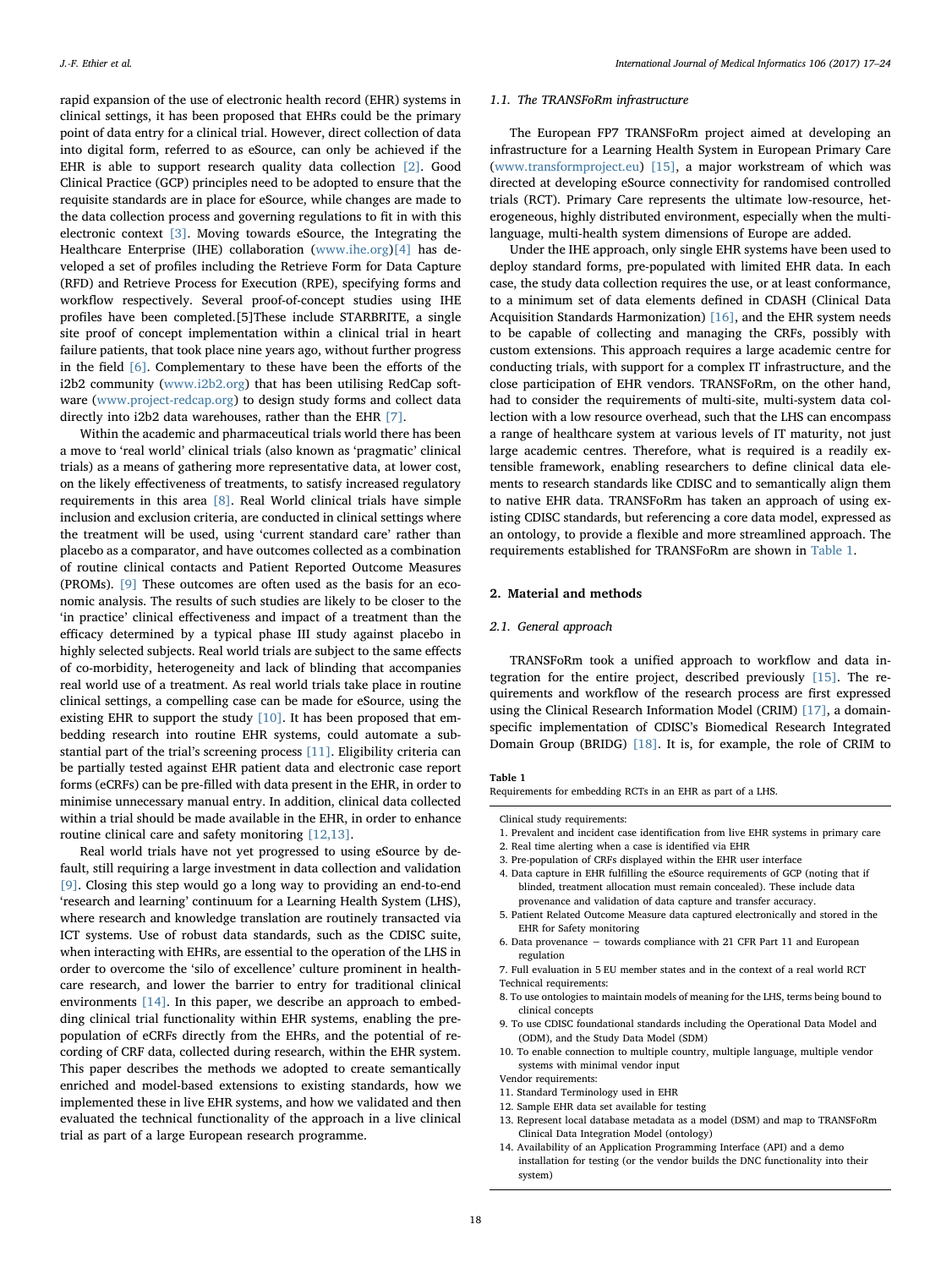direct when in the workflow a query should be used for retrieving patient study data from aggregated EHR data repositories. When required, in order to extract data from clinical sources, the unified interoperability framework separates the stable domain information from the heterogeneous data sources to achieve structural and semantic interoperability between different actors in the LHS (clinical investigators, EHRs, researchers, CRFs) [\[19](#page-7-16)–21]. It works by binding structural and terminological models (of both the domain and the sources) in order to derive the full semantic meaning of clinical data [\[20,22\].](#page-7-17) The clinical primary care domain is specified, using the Clinical Data Integration Model (CDIM) [\[23\]](#page-7-18), an ontology that enables users to work with data and express queries using neutral clinical concepts, without needing any knowledge about the specific schema of the target data source. CDIM offers a unified view of the primary care domain and CDIM has been developed as a realist ontology, all of whose classes have instances in the real world, and works in conjunction with medical terminologies that provide concrete instantiations. CRIM and CDIM models together specify the data flow through TRANSFoRm's infrastructure.

### 2.2. ODM and eSource

The CDISC Operational Data Model (ODM) is a vendor neutral, platform-independent XML format for interchange and archive of clinical study data, designed to facilitate regulatory-compliant acquisition, archive and interchange of data and metadata for clinical research studies ([http://www.cdisc.org/odm\)](http://www.cdisc.org/odm). ODM's < FormDef > element captures eCRF composition and structure, with < ItemGroupDef > elements used to group related items (e.g. a systolic blood pressure measurement value, the unit of measure and the time at which it was measured), with < ItemDef > elements containing specific item metadata. As shown in [Fig. 1,](#page-2-0) we used < ItemGroupDef > to reference research data queries expressed using CRIM, and  $\lt$  ItemDef  $>$  to define clinical data elements referencing the CDIM ontology. As both these elements are contained within  $\leq$  FormDef  $>$ , the necessary model constraints are applied. Our key requirements were pre-population of forms from existing EHR data and controlled data elements in the EHR. In order to embed an EHR data extraction request into ODM, < ItemGroupDef > was extended by adding  $a <$  QueryId  $>$  child element, containing a

unique identifier linking the item group with the corresponding query. CDIM is used to annotate <  $ItemDef$  > through its <  $Alias$  > element, which allows binding to an external model using the context attribute (e.g., CDIM\_2.2) and the value attribute (e.g., CDIM\_000070). As an ontology-based mediation, the pre-population query does not contain source specific structural information and is used for every source. Once the embedded Data Extraction Queries have been translated for the specific source by the TRANSFoRm interoperability framework and executed, the results are annotated with CDIM concepts and placed in the proper  $\leq$  ItemDef  $\geq$ , as identified by the  $\leq$  Alias  $\geq$  element. In this way, TRANSFoRm's dual-level modelling enables data interoperability between EHR patient data and the ODM. PROMs are collected using a separate smartphone and web application using the TRANSFoRm ODM extension to specify the mobile and web data collection [\[24\]](#page-7-19).

# 2.3. Validation

A clinical use case was developed to guide the development, validation and evaluation of TRANSFoRm. The gastro-oesophageal reflux disease (GORD) study aimed to assess the effectiveness of TRANSFoRm in patient recruitment and answer the following clinical question: "What gives most symptom relief and improvement in quality of life (QoL) in patients with GORD, on demand or continuous use of proton pump in-hibitors?" [\[25\].](#page-7-20) Preparations took place between late 2013 and early 2015 in Poland, beginning with the integration of the vendor system (mMedica from Asseco Poland S.A.) and the TRANSFoRm platform through a single platform component, the data node connector (DNC), which brokers communication with the TRANSFoRm study system and other platform components. The intention of the validation study was to ascertain the accurate functioning of the TRANSFoRm tools and to carry out a Good Clinical Practice (GCP) certification. GCP is a requirement for the use of data collection systems in regulated clinical research, in the US known as 21 CFR 11 [\[26\]](#page-7-21).

A simulated study with 10 process scenarios was designed [\[27\]](#page-7-22). The software was installed in practices and data collection scenarios carried out by Polish clinicians and TRANSFoRm staff acting as patients. The training plans were also designed and tested with pilot users. The installation and regular operation of TRANSFoRm components, including

<span id="page-2-0"></span>

Fig. 1. CDISC and TRANSFoRm eSource interactions.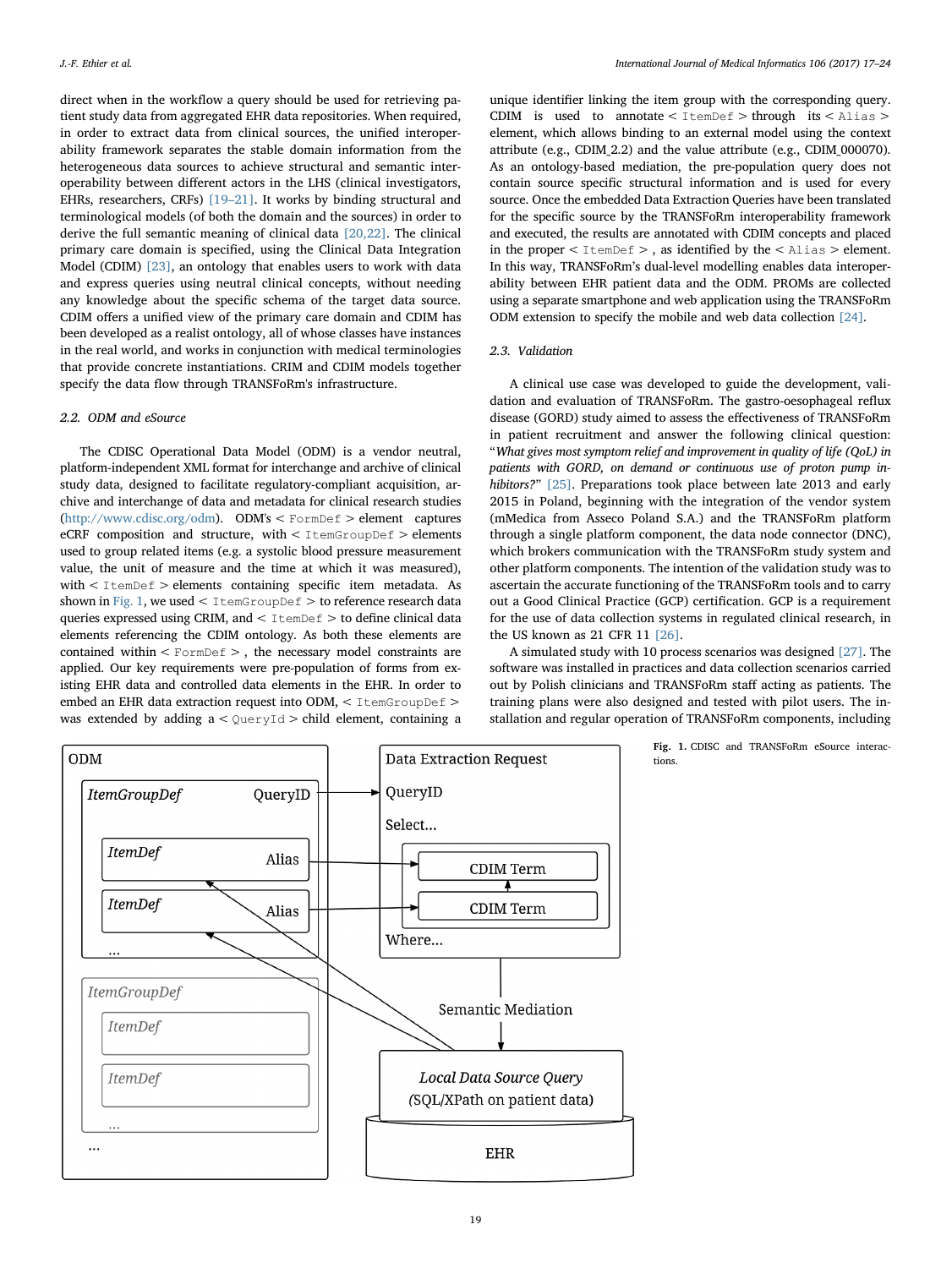data collection tools, TRANSFoRm study system and the data node connector, were documented through a set of Installation Qualification, Operation Qualification and Performance Qualification tests, all performed on the pilot trial site. The development teams involved in software production were themselves assessed in terms of training, software quality assurance procedures and institutional policies.

### 2.4. Evaluation

It has been suggested that a robust way of evaluating methodological innovation in clinical trials is the 'SWAT', or 'Studies within a Trial' design, where a second randomisation allocates study subjects or sites to an alternative methods of delivering the main trial. Following this approach [\[28\]](#page-7-23). We aimed to conduct a mixed-methods evaluation of the TRANSFoRm eSource method as a nested cluster randomised trial embedded fully within an RCT (700 subjects, individually randomised). The studies were conducted across five countries and five different EHR systems (EudraCT trial number 2014-001314-25), according to a published protoco [\[25\].](#page-7-20) Ethical approvals were obtained in the UK, Netherlands, Belgium, Poland and Greece. The Study Sponsor was the Karolinska Institute, Sweden. The aim of the evaluation study was to compare the TRANSFoRm tools to standard methods for opportunistic clinical trial recruitment in primary care, which are largely based on searches of patient records conducted within a given EHR system, without any 'real time' alerts [\[29\].](#page-7-24) The Clinical RCT results will be published separately. The primary outcome of the study was recruitment rate, based on an effect size of the TRANSFoRm system increasing recruitment of subjects by 75% (RR 1.75, based on a baseline of 20% in the control arm. We aimed to measure the denominator of eligible subjects across centres via searches of the EHR at study end, as a very high proportion of primary care encounters are coded, enabling efficient measurement of patients meeting the eligibility criteria in each arm across centres [\[30,31\].](#page-7-25) The secondary outcomes were recruitment per week per site and data completeness.

The practices in the TRANSFoRm arm had the TRANSFoRm software installed in the practice and were trained in using the software by TRANSFoRm staff. The eCRF system used in the control arm consisted of a basic web-based electronic case report form with built in randomization algorithm identical to that used in the TRANSFoRm eCRF tool, but with no EHR interaction, thus lacking the capabilities to support patient recruitment by flagging eligible patients, and prepopulating forms with EHR data. Patients completed the PROM on paper and the questionnaire was sent to the local study coordinator for data entry. ([Table 2\)](#page-3-0) Differences in recruitment rate between the TRANSFoRm arm and the control arm were calculated using Wilcoxon matched-pairs signed-ranks test and the pairing from the randomization of the

<span id="page-3-0"></span>Table 2

Conditions for TRANSFoRm system and control sites (CROM = Clinical Related Outcome Measures, PROM = Patient Related Outcome Measures).

|                              | TRANSFoRm                                                              | Control                                                                                                                   |
|------------------------------|------------------------------------------------------------------------|---------------------------------------------------------------------------------------------------------------------------|
| Recruitment<br>(consecutive) | Flagging patient in EHR                                                | Manual identification of eligible<br>patients from the EHR                                                                |
| Informed consent             | Signed paper                                                           | Signed paper                                                                                                              |
| Randomisation                | Automatic in eCRF                                                      | Automatic in eCRF                                                                                                         |
| <b>Data Elements</b>         | Standardised via CDISC<br>ODM and CDIM                                 | No standardisation                                                                                                        |
| CROM collection              | eCRF integrated with<br>EHR and prepopulated<br>with EHR data          | Web based eCRF with no pre-<br>population                                                                                 |
| <b>PROM</b> collection       | Web/Smart Phone<br>application also based<br>on an ODM xml<br>document | Printed questionnaires<br>distributed by practices, prepaid<br>envelopes provided. Data<br>entered manually into database |
| Monitoring                   | Reporting workbench                                                    | Manual                                                                                                                    |
| Data saved                   | Recoverable from EHR                                                   | Not saved to EHR                                                                                                          |
| Provenance                   | Traced via system                                                      | Not traced                                                                                                                |

practices to the TRANSFoRm vs the control arm was used. Differences in completion rate were analysed using two sample test of proportions.

# 3. Results

### 3.1. Implementation of the research platform components and workflows with vendors

We worked with five EHR vendors, practices using the EHR system were then approached and asked to participate. Eight to ten practices per vendor were included in the study, and altogether 36 practices participated in the study: 8 in Greece (University of Crete TRANSHis variation), 10 in Poland (Asseco Mmedica), 8 in the Netherlands (Dutch TRANShis) and 10 in UK (In Practice Systems Vision3). In the UK 10 practices using The Phoenix Partnership's SystmOne could not take part as the integration with TRANSFoRm was not completed on time. The system required on-site configuration via third-party practice ICT support that was hard to engage. The Belgian vendor's EHR system deployment was delayed for commercial reasons and there were no practices using the system to recruit. Vendor's involvement consisted of providing an XML data source model describing their patient data schema, as well as providing some form of API for communication with the DNC − the latter we found already present in all the EHRs we recruited. The effort involved in this work, over and above that already being carried out by the EHR vendor, consisted of some administration of non disclosure agreements, answering queries around the use of the API and conformance testing of the DNC prior to its installation in sites.

The TRANSFoRm Study System (TSS) is centrally hosted at a secure location and holds the study information and protocols, defined via ODM files. It also acts as the research repository for the collected eCRF data. The coordination of study activities at the local level is performed by the data node connector (DNC) components, which sit locally to the EHR instances. All research data capture operations (e.g., eligibility checking), eCRF pre-population and eCRF completion, are orchestrated and performed by the DNC. Thus the data flow between the EHR and the DNC remains local to the EHR and only the data identified for research purposes is sent to the research repository in line with the project's security and data protection framework [\[32\]](#page-7-26). The DNC can pull data from the TSS but the TSS cannot push data to nor pull data from the DNC as initiator of the communication. The latter is important as often the DNC will sit behind an organisational firewall in a clinical setting. The DNC is started with the host EHR system and obtains from the TSS information about the currently active study protocols and their eligibility criteria. The generic study definitions are then translated by the Semantic Mediator (SM) component into locally executable queries. When a patient arrives for a consultation, their record is sent to the DNC as an XML document, where it is checked for eligibility. The TRANS-FoRm platform does not mandate a specific structure or model for that file, which usually corresponds to the EHR system's native format.

TRANSFoRm workflow is shown in [Fig. 2](#page-4-0). When a presenting patient is found to be potentially eligible for a study, the DNC notifies the clinician of the eligibility via a pop-up message requesting completion of eligibility checks and consent/randomisation. Thereafter when the recruited patient presents at the practice, the DNC retrieves the appropriate eCRF forms from the study system, transported as HTML forms parameterised for pre-loading and storage of field values, together with the corresponding CDISC ODM document container with the ClinicalData section parameterised to store the data values entered into HTML fields. The generation and parameterisation of the HTML and ODM documents is performed by the TRANSFoRm Study System based on a pre-established ODM to interface translation, OID, QueryID and CDIM alias. Using this information, the DNC can correctly pre-load form fields by applying the queries to the patient data extract and inserting the resulting values at the corresponding place in the form. The pre-loaded HTML form can then be presented to the clinician for validation and entry of data items that have not been pre-loaded. The form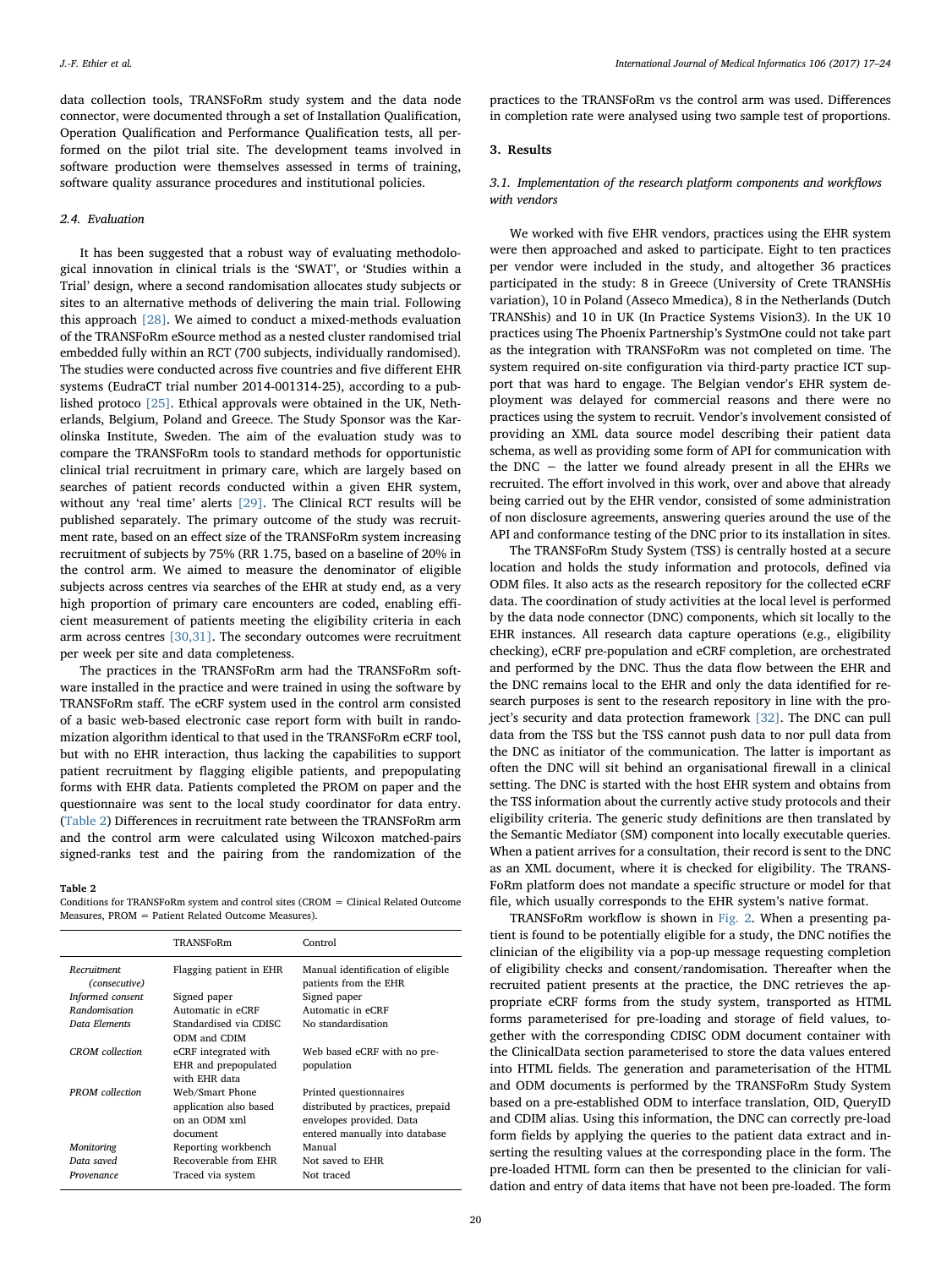Fig. 2. TRANSFoRm study workflow for the GORD trial.

<span id="page-4-0"></span>

can either be embedded into the EHR or accessed through a web browser.

Once approved, the form is submitted to the DNC where data is inserted in the ODM file. The DNC then sends the ODM document containing the responses from the form to the TSS for research activities. It also sends the associated ODM files and HTLM forms to the EHR for auditing purposes and reviewing by clinicians at a later date, if required. The EHRs currently partnering with TRANSFoRm do not store the form field data as individually coded facts, but as a single artefact which can be viewed as a whole. While the mappings between the patient data extract and CDIM could be used to support granular transfers back to the EHR, the vendors preferred not to explore this aspect in the first version. Data elements that were pre-populated and their availability in each system are shown in [Table 3.](#page-4-1) Data flow and document examples are shown in supplementary material on-line.

### 3.2. Validation study

In order to achieve GCP certification, the TRANSFoRm system underwent a series of tests, including Installation Qualification, Operational Qualification and Performance Qualification. These tests established the functional correctness of the system, with respect to the requirements and specification, and also establishing the integrity of the data that is output from the system. The non-functional aspects examined included training materials, technical support, skill level of the development teams, and software quality assurance procedures. Post-installation support was provided by members of the TRANSFoRm and vendor teams covering the use of the updated vendor software and supporting TRANSFoRm software. Most issues arose from the sequencing of forms to be filled within the EHR system. In the cases where this was implemented by the vendor, it is necessary to check that forms will

#### <span id="page-4-1"></span>Table 3

Pre-populated data elements and coverage by system.

| Data element                        | Ontology ID | Asseco_nMedica (PL) | InPS Vision (UK) | TransHIS (NL) TransHIS (GR) |
|-------------------------------------|-------------|---------------------|------------------|-----------------------------|
| Patient clinical research ID symbol | CDIM/3      | Y                   | Y                | Y                           |
| Gender role                         | OMRSE/7     |                     |                  |                             |
| Human birth instant                 | CDIM/7      | Y                   |                  |                             |
| Health encounter instant            | CDIM/79     | N                   |                  |                             |
| Physician practice†                 | OMRSE/17    | $[1]$               | [1]              |                             |
| Diagnostic conclusion               | OGMS/73     | Y/ICD10             | Y/ReadV2         | Y/ICPC                      |
| Diagnostic conclusion instant       | CDIM/12     | Y                   | Y                | Y                           |
| Symptom                             | OGMS/20     | N                   |                  | N                           |
| Mass measurement datum              | CDIM/68     | Y                   |                  |                             |
| Mass measurement instant            | CDIM/67     | Y                   | Y                |                             |
| Mass measurement unit label         | CDIM/100    | [kg]                | [kg]             |                             |
| height measurement datum            | CDIM/71     | Y                   |                  |                             |
| height measurement instant          | CDIM/70     | Y                   | Y                |                             |
| height measurement unit label       | CDIM/88     | [cm]                | [cm]             |                             |
| sys BP measurement datum            | CDIM/73     | Y                   |                  |                             |
| sys BP measurement instant          | CDIM/102    | Y                   |                  |                             |
| sys BP measurement unit label       | CDIM/84     | [mmHg]              | [mmHg]           |                             |
| dia BP measurement datum            | CDIM/74     | Y                   |                  |                             |
| dia BP measurement instant          | CDIM/101    | Y                   |                  |                             |
| dia BP measurement unit label       | CDIM/83     | [mmHg]              | [mmHg]           |                             |
| formulated pharmaceutical item      | CDIM/37     | Y/ATC               | Y/MultiLex       | Y/ATC                       |
| Rx instant                          | CDIM/105    | Y                   | Y                | Y                           |
| Laboratory test                     | OGMS/56     | N                   | Y/ReadV2         | Y/LOINC                     |
| Laboratory measurement scalar value | CDIM/32     | N                   |                  | Y                           |
| Laboratory confirmation instant     | CDIM/29     | N                   |                  |                             |
| Laboratory measurement unit label*  | CDIM/81     | N                   | N                |                             |

[] indicates implicit values for a data element which are directly specified in the structural mapping model.

\*Failure to identify an explicit laboratory unit label had no consequences since TRANSFoRm-1 did not perform unit conversion.

† Physician practice was always accessed as 'current physician'.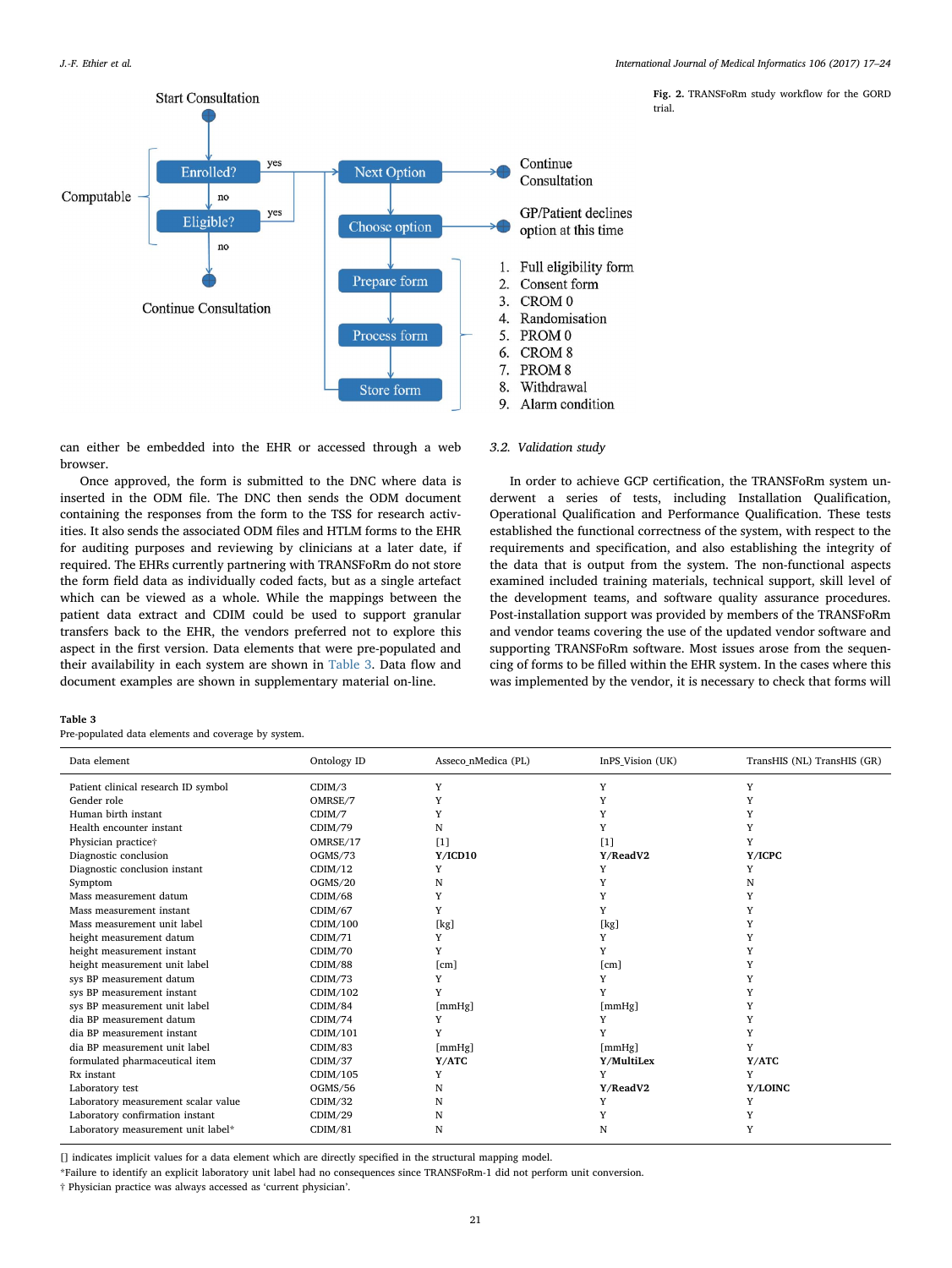#### <span id="page-5-0"></span>Table 4

Recruitment of subjects by site and arm.

|                    | TRANSFoRm arm | Control arm | Total |
|--------------------|---------------|-------------|-------|
| Greece             | 122           | 121         | 245   |
| <b>Netherlands</b> | 10            | 6           | 16    |
| Poland             | 156           | 177         | 333   |
| UK                 | 5             | 3           | 8     |
| Total              | 293           | 307         | 600   |

be submitted in the correct order. Extensive logging by the TRANSFoRm DNC meant that a full record of these issues could be maintained and there was less reliance on GP reporting to understand these issues. A full description of the validation related to usability is published elsewhere [\[27\]](#page-7-22).

### 3.3. Evaluation study

The number of recruited patients in the TRANSFoRm and control arm in all four localities and in total is presented in [Table 4.](#page-5-0) The total number of recruited patients exceeded 600 and was very similar between the TRANSFoRm and the control arm. Greece and Poland stood for the vast majority (96%) of all recruitments.

Greece and Poland were used to compare recruitment rates between the TRANSFoRm arm and the control arm. Eight pairs of practices were available for analysis. The total number of patients recruited was very similar between the arms. The total number of eligible patients was higher in the TRANSFoRm arm, as there was one practice that had a very long recruitment time and consequently a high number of eligible patients according to the EHR. The study was powered to detect an increase in the recruitment rate from 20% to 35%. The average recruitment rate was 43% in the TRANSFoRm arm and 53% in the control arm with a large range in recruitment rate between practices. There was no significant difference in recruitment rate between the TRANSFoRm arm and the control arm nor was there a statistically significant difference in number of recruited patients per week between the two arms (mean TRANSFoRm = 2.84 recruited patients per week vs mean control 2.39 recruited patients per week,  $p = 0.67$ ).

All localities were included in the comparison of completion rate in the TRANSFoRm arm compared to the control arm. In the TRANSFoRm arm, 85% of those with a first Clinical Reported Outcome Measure (CROM) had a filled 2nd CROM, while in the control arm this was true for 71% ( $p < 0.001$ ). In the TRANSFoRm arm, 61% of patients with a first PROM had also filled out 2nd PROM, as compared to 100% in the control arm (p < 0.001). Hence, the TRANSFoRm tool supported CRF data collection significantly better while the manual distribution of questionnaires was superior to the use of the mobile/web app for PROM data collection.

### 4. Discussion

TRANSFoRm has shown that the process of integrating clinical trial process and data management into the EHR can be based on CDISC standards without demanding significant workload from the EHR vendors. A recent review of embedding RCTs for effectiveness in EHRs, that referenced some of our earlier work that informed TRANSFoRm [\[13,10\],](#page-7-27) concluded that 'substantial re-engineering of the EHR is re-quired to allow for trial workflow [\[33\]](#page-7-28). Our work shows how barriers to adoption can be lowered and increasing the uptake of the LHS, whilst retaining compatibility through use of standards. The key components of this approach are not specific to TRANSFoRm, but extensions to the CDISC approach as follows:

1. An ontology or a data model appropriate to the domain to bind to data elements, better defining their model of use in the clinical domain (CDIM).

- 2. Reference to ontology of EHR data mappings, mostly these will be references to tables in the EHR, but a detailed clinical data element definition and underlying model can be used if those definitions are in clinical use.
- 3. A study system for managing artifacts and models, definitions etc and transacting workflow (TSS).
- 4. A local Data Node Connector for linking the TSS to EHR systems.

None of these components are specific to a particular platform and can be replaced by alternative versions (e.g., locally developed) that conform to the TRANSFoRm models.

The adoption of CDIM to represent a shared "model of meaning" allows the separation of definition from implementation [\[20\].](#page-7-17) ODM is maintained as the key standard, with references binding item definitions to CDIM and embedding the research meaning as a precisely defined query, structured and guided by CRIM. CDIM, in conjunction with relevant terminologies, allows expression of precise, complete and finegrained clinical concepts as required by the LHS − answering the needs of users as well as catering to data sources with varying granularity. This simple method is anchored into a foundation model (CDIM) that allows for a high level of granularity and precision while supporting various logical operators as well as covering a wide range of terminologies, including the UMLS. The outlined approach is generalizable to other domains as different domain specific models can be created. We re-used higher level concepts to ensure future compatibility by using BRIDG for CRIM and building CDIM from middle level ontologies [\[34,35\].](#page-7-29) A number of approaches have been taken to allow the creation of various data elements 'defined sets' with different level of granularity and detail (ISO11179 Ed3 [\[36,37\]](#page-7-30), CDISC CDASH [\[16\]](#page-7-13), ISO13606 [\[38\]](#page-7-31), CIMI [\[5\]\)](#page-7-32). While this flexibility is essential to define data elements purely for research purposes, when applied to clinical interoperability, this can quickly lead to a profusion of overlapping data elements with minuscule variations. This is especially problematic when put in context of organizing data flows between the research data structures and the EHRs. Mappings need to be created between EHRs and data elements. All these slight variations can confuse and complicate mapping creation and maintenance. Moreover, to work effectively, links between the EHRs and the data elements need to be established prospectively in order to avoid the need to create a new mapping each time a new data element is derived with a slightly modified definition. Our approach circumvents this problem by using ODM, defining data elements via CDIM, and mapping them into the EHR's native terminology, passing the resulting terms to ODM.

As described earlier, an alternative approach to linking to EHR systems has been taken by IHE and the CDISC Healthcare Link Initiative (HCL) whereby the process of integration is undertaken by EHR vendors [\[4\].](#page-7-3) The TRANSFoRm approach should not be seen as a competitor to IHE, but an attempt, in the context of an academically-led project to streamline the process of using CDISC standards for small vendors such as those found in primary care and specialist clinical areas. [Table 5](#page-6-0) compares the TRANSFoRm and HCL/IHE approaches. The two approaches are not mutually exclusive. Both the TRANSFoRm and IHE approaches can co-exist by using the < ItemDef > element as a pivot by using two aliases: one to CDASH and one to CDIM. Maintaining clinical meaning via an ontology should be seen as desirable in the context of the LHS, where a basic reasoning capability is important in maintaining coherence across a distributed research and translational system. [\[39,40\]](#page-7-33)

The recent completion of SHARE by CDISC, creating a single repository of both CDISC standards and artefacts from forms to data elements, offers potential to develop an integrated solution whereby CDIM and TRANSFoRm data elements and queries could be made available via SHARE. This would require careful consideration of CDISC subscriptions and the need to cover a variety of industry, academic and clinical users.

In the RCT we recruited more than 600 patients bringing us close to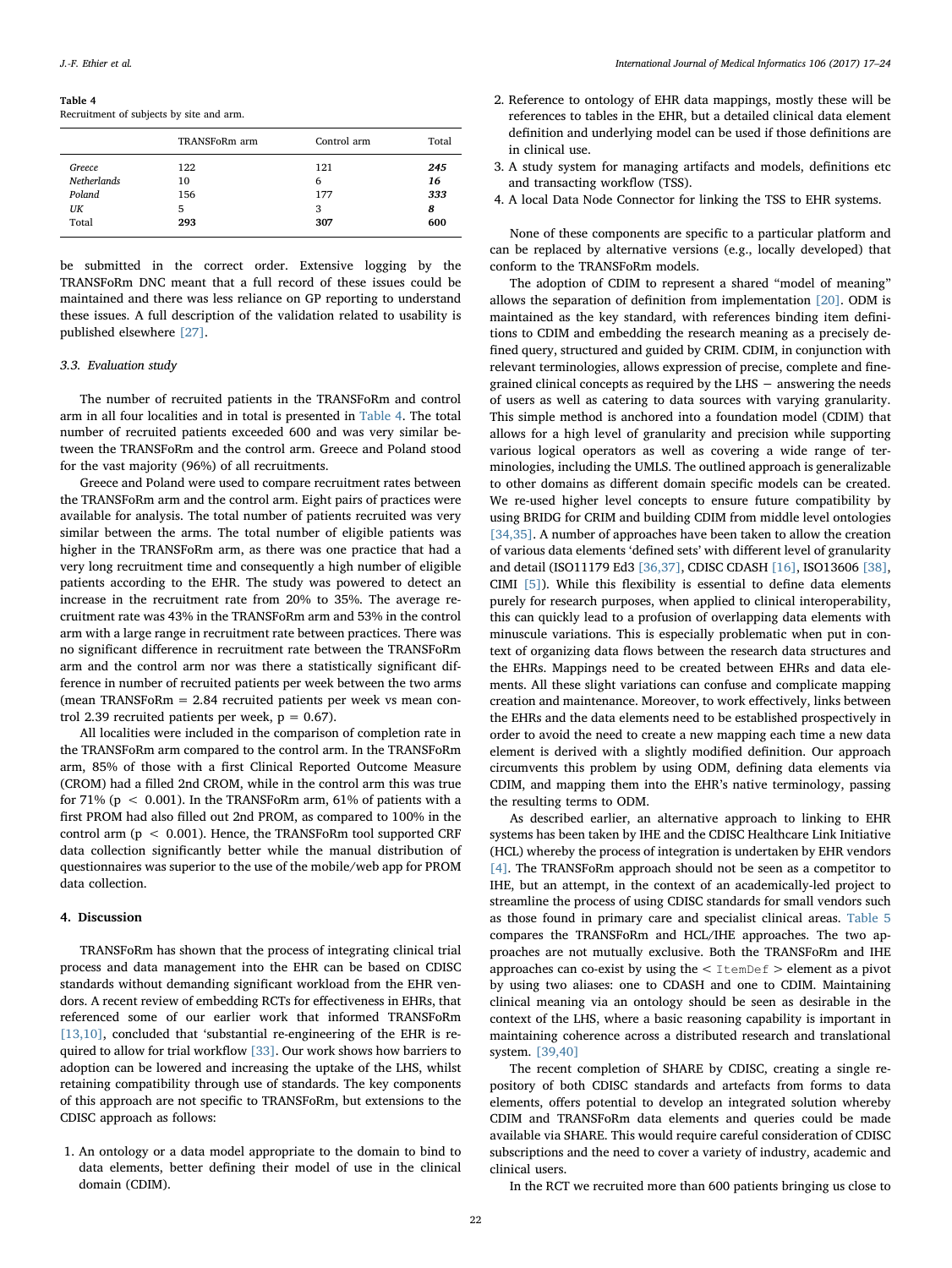<span id="page-6-0"></span>Key differences between HCL and TRANSFoRm.

| Requirement                           | HCL                                                                            | TRANSFoRm                                                                                        |
|---------------------------------------|--------------------------------------------------------------------------------|--------------------------------------------------------------------------------------------------|
| Form specification                    | <b>ODM</b>                                                                     | <b>ODM</b>                                                                                       |
| Research CDE definition               | <b>CDASH</b>                                                                   | External model (e.g. CDASH) with mapping to CDIM Ontology [34,35] for<br>pre-populated elements. |
| Research CDE storage and distribution | CDISC SHARE (ISO11179)                                                         | Not implemented could be using CDISC SHARE                                                       |
| Research CDE mapping to clinical DE   | Data Element Exchange (DEX)                                                    | CDIM ontology referenced by ItemDef Alias                                                        |
| Pre-population specification of query | SDM (xpath) via DEX                                                            | CDISC Study Data Model (xpath) via pre-specified queries referenced by                           |
|                                       |                                                                                | ODM ItemGroupDef QueryID                                                                         |
| Pre-population extraction of EHR data | Retrieve Process for Execution and HL7 Clinical Research<br>Document           | Via Data Node Connector and EHR API                                                              |
| Semantic mapping                      | $CDASH$ – restricted code set                                                  | TRANSFoRm Terminology Service (LexEVS) augmented by manual term<br>selection and binding         |
| Display of CRFs                       | Retrieve Form for Data Capture Profile - proforma<br>implemented by EHR system | Via Data Node Connector and EHR API                                                              |
| Data storage from CRFs                | Archive                                                                        | TSS (vie Data Node Connector)                                                                    |
| Audit and change control              | Archive                                                                        | Open Provenance Model, provenance trace recorded with operation of<br>tools $[41, 42]$ .         |
| Security and authorisation            | Within EHR                                                                     | TSS (inherited from local authorisation)                                                         |

(HCL − CDISC Healthcare Link; ODM − Operational Data Model; CDE − Common Data Element; CDASH − Clinical Data Acquisition Standards Harmonization; CDISC SHARE − Shared Health and Clinical Research Electronic Library; MDR - Metadata Repository; DEX - IHE Data Element Exchange; SDM - Study Design Model; RPE - IHE Retrieve Protocol for Execution; CRD − IHE Clinical Research Document; RFD − IHE Retrieve Form for Data Capture; TSS − TRANSFoRm Study System).

the goal of 700 recruited patients. However, the meta-RCT evaluation study became underpowered compared with our initial plans as no data was contributed to the analysis from the UK (2 sites, 20 practices) or The Netherlands and 8 rather than the 20 planned pairs of practices included in the analyses.

The TRANSFoRm approach was successfully validated and shown to conform with the necessary GCP requirements to conduct the evaluation study. A very strong reactivity meant that all the Polish and Greek sites recruited more efficiently in both arms than we had expected. We had decided to compare recruitment rates with active sites in the TRANSFoRm and control arms rather than include the effect of start up delays in the eSource sites, as we viewed this as a one off set-up rather than an issue with future studies. The trials-within-trials approach to evaluation of methodological innovations in clinical trials is likely to face problems with power unless a basket of RCTs are used across each innovation, the clustering effects of RCT protocols being taken into account in subsequent analysis.

A defining principle of a Learning Health System is that it is universal, encompassing both new state-of-the-art research environments and the traditional clinical settings with no advanced informatics infrastructure. Our goal therefore is to be able both to define meaning at the system level and also enable incorporation of legacy systems where there is not the resource to develop and maintain separate infrastructures for research within the clinical system. Development of an open and transparent approach to using 'data transfer' standards such as ODM and FHIR, along with ontologies and mappings between detailed clinical terminologies or models, coupled with robust provenance will form the basis for the consistent clinically-rich data standards necessary for the operation of the LHS at scale. It is only through such inclusive approaches, that we shall fulfil on the promise of the LHS and achieve its wider take-up.

#### Authorship statement

JFE, AB, MM, BD and VC participated in the development of CDIM, the unified framework and its applications. MM and LZ, with the help of SLCK, JFE and TNA, directed the development of the infrastructure for the implementation of the DNC. AA and NM developed the use case and participated in the validation study. PB and MR developed the TSS and the tools for the patients. JFE, BD, VC and SLCK helped to draft the manuscript. All authors critically reviewed the manuscript and approved the final version. BD was Scientific Director of TRANSFoRm and guarantees the manuscript.

### Funding

This work was supported in part by the European Commission—DG INFSO (FP7 247787) and partially supported by the European Commission under the 7th Framework Programme, Coordination and Support Action, Grant Agreement Number 316097, ENGINE − European research centre of Network intelliGence for INnovation Enhancement (<http://engine.pwr.edu.pl/>). The RENOIR project − Reverse EngiNeering of sOcial Information pRocessing − leading to this publication has received funding from the European Union's Horizon 2020 research and innovation programme under the Marie Skłodowska-Curie grant agreement No. 691152.

### Competing interests

None.

Summary points

### What is known

- Randomised Clinical Trials (RCTs) are the most robust form of evidence generation.
- Regulated RCTs require the use of data standards (CDISC) in their data generation, analysis and submission to authorities.
- <sup>E</sup>fficiencies in RCT design are offered by 'eSource' <sup>−</sup> integrating data and functionality with the Electronic Health Record (EHR).
- Differing data models, terminologies and systems have prevented eSource.

### What this paper adds

- We used CDISC standards combined with an innovative approach to integration at both system and data element levels.
- The approach was validated for Good Clinical Practice.
- The approach was evaluated in a multi-country, multi EHR, real world clinical trial involving clinical data and patient related outcomes.